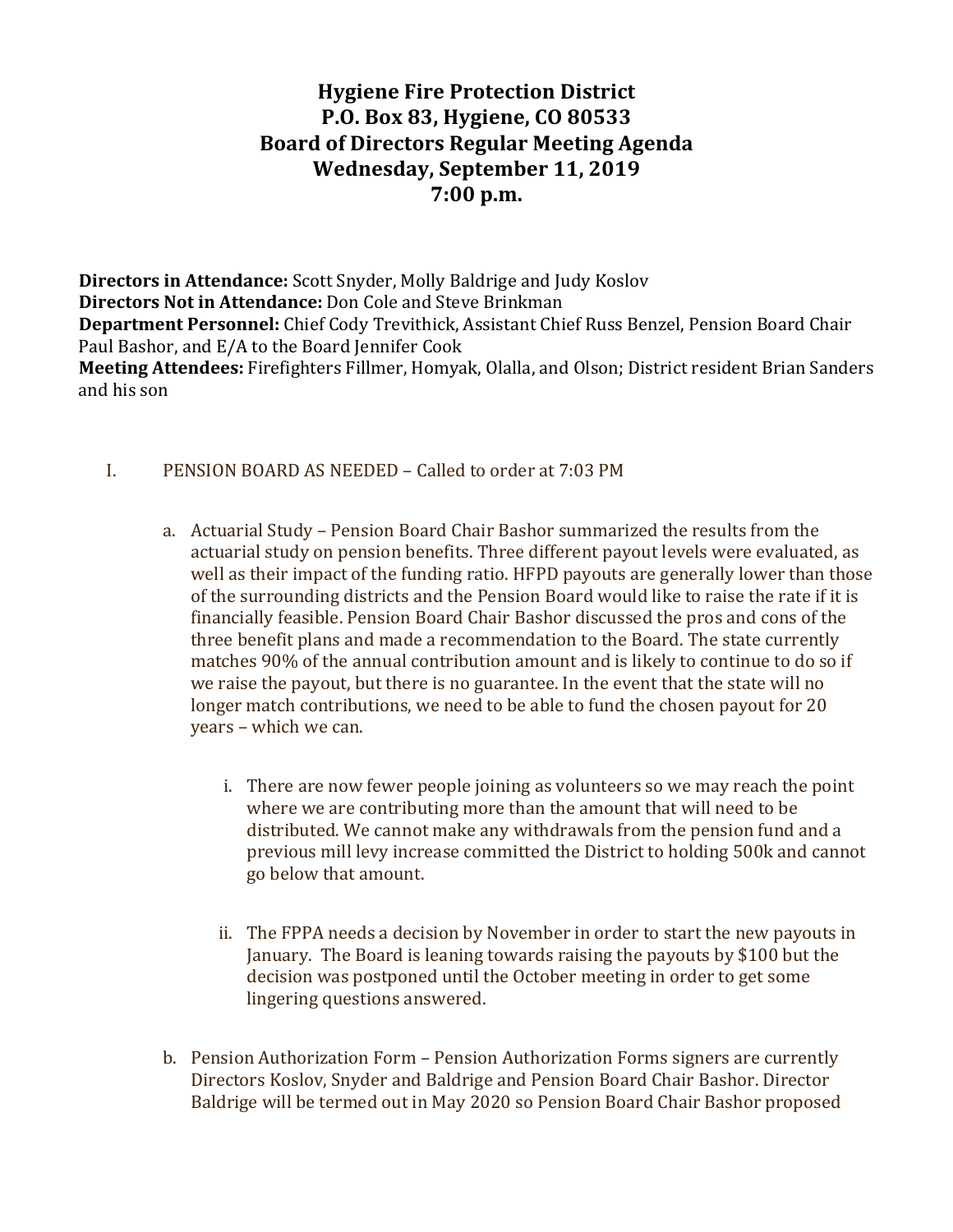adding the Pension Board Secretary (Chief Trevithick) as her replacement. The other signers agreed.

- II. CALL REGULAR MEETING TO ORDER Regular meeting called to order at 7:36 PM
- III. AUDIENCE COMMENTS FOR ITEMS NOT ON THE AGENDA None

# IV. APPROVE MINUTES

a. Regular Meeting August 7, 2019 – A MOTION to approve the regular Board meeting minutes was made by Director Baldrige. Director Koslov seconded and the motion was approved by unanimous vote.

## V. REPORTS

- a. Treasurer's report
	- i. August The  $P/L$ , balance sheet, and budget-to-actual financials were reviewed. Nothing unusual or of concern.
		- 1. Director Baldrige would like to have property tax revenue deposited into the newly opened bank account instead of the checking that is being used now. Most of the District's funds are in two out of the three banks being used and changing the deposit account for property tax revenues would distribute the weight more evenly. Chief Trevithick and the attending Board members agreed.
	- ii. Box to Google Director Baldrige is working on switching all the archives from Box.com to Google Drive and she is moving files one at a time to ensure that everything transfers accurately. Brian Sanders offered his expertise to assist in the transition as needed.
	- iii. 2020 Budget Director Baldrige presented the first rough draft of the 2020 budget. The preliminary assessed value went up by 5 million, which translates to a budget increase of  $\sim$ \$56k. The Board members and Chief Trevithick will have a study session on October  $5<sup>th</sup>$  to work on filling in the rest of the budget and answering questions. The next budget iteration will be presented at the October meeting.
- b. Secretary's report
	- i. Upcoming deadlines
		- 1. Director Baldrige needs to present the first draft of the 2020 budget at the October board meeting.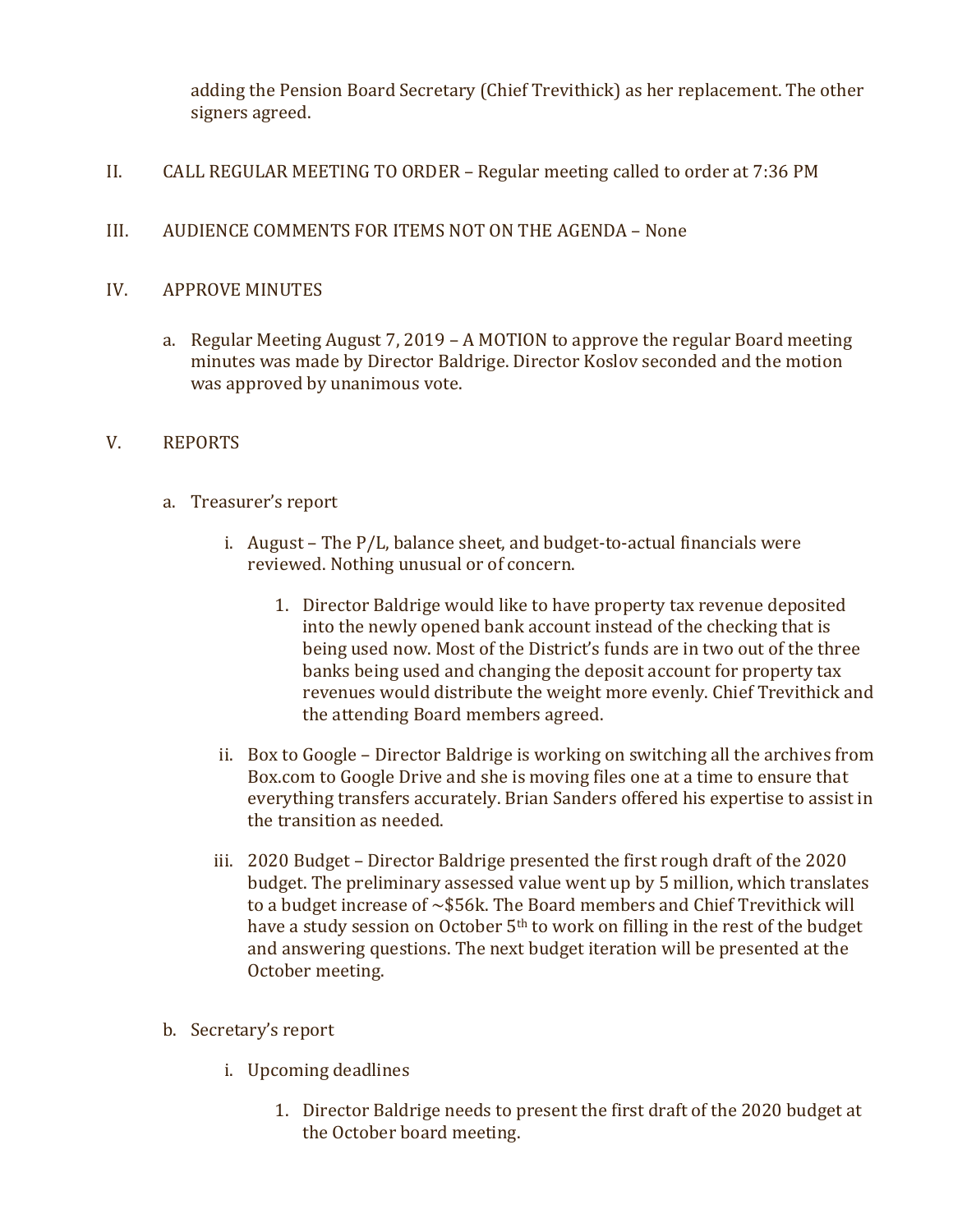- 2. The Christmas Party will take place on December 6th
- 3. Elections Three Board members' terms are up next year and we need to keep looking for alternatives to fill those positions. Directors Snyder and Koslov have the option to run for another term but Director Baldrige is term limited and will need to be replaced. There are at least three residents who have expressed interest in running and we will need to have an election if there are more candidates than seats.
	- DEO training starts in January and we need to recruit someone to fill this role until it is determined whether an election is necessary. We can cancel an election if there are enough seats for all candidates but we need to be prepared if there is competition to join the Board.

## c. Chief's Report

- i. 2841 & Jet Ski Trailer Vehicle Title Chief Trevithick had to do a VIN verification but both titles have been secured and should be delivered soon.
- ii. IT Aux Vol Barnaby has put in place We have a variety of providers and their associated monthly/annual costs but very few of the respective login names and passwords. Chief Trevithick asked Auxiliary Volunteer Barnaby for a summary of IT processes that he put in place, including the names of providers, what they are providing and all login information. Auxiliary Volunteer Barnaby responded with a list of providers and their corresponding costs but no login information. Brian Sanders was involved with the IT upgrade and he offered to connect with Auxiliary Volunteer Barnaby to get a hard copy of all requested information.
- iii. Public Information Officer (PIO) Assistant Chief Benzel is working on drafting internal and external communication policies and will get more involved in social media for the Department until he can start PIO classes when they resume early next year.
- iv. Fuel Tanks Because our property is commercially zoned, the Boulder County is demanding that the fuel tanks have a  $2-½$  hour fire rating, which means that, if the tank is engulfed in fire, the contents will be protected for at least  $2-\frac{1}{2}$ hours. Chief Trevithick argued that this seems extreme since the tanks will be at the station on concrete slabs and, if it takes the Department members more than 2 hours to respond to a fire at their own station, fuel tanks are the least of our problems but the mandate is built into the fire code. There is a loophole to the  $2-\frac{1}{2}$  directive that would exempt the Department if the fuel tanks are not filled beyond a certain level. FF Turner emailed the county about this rule and is still waiting to hear back.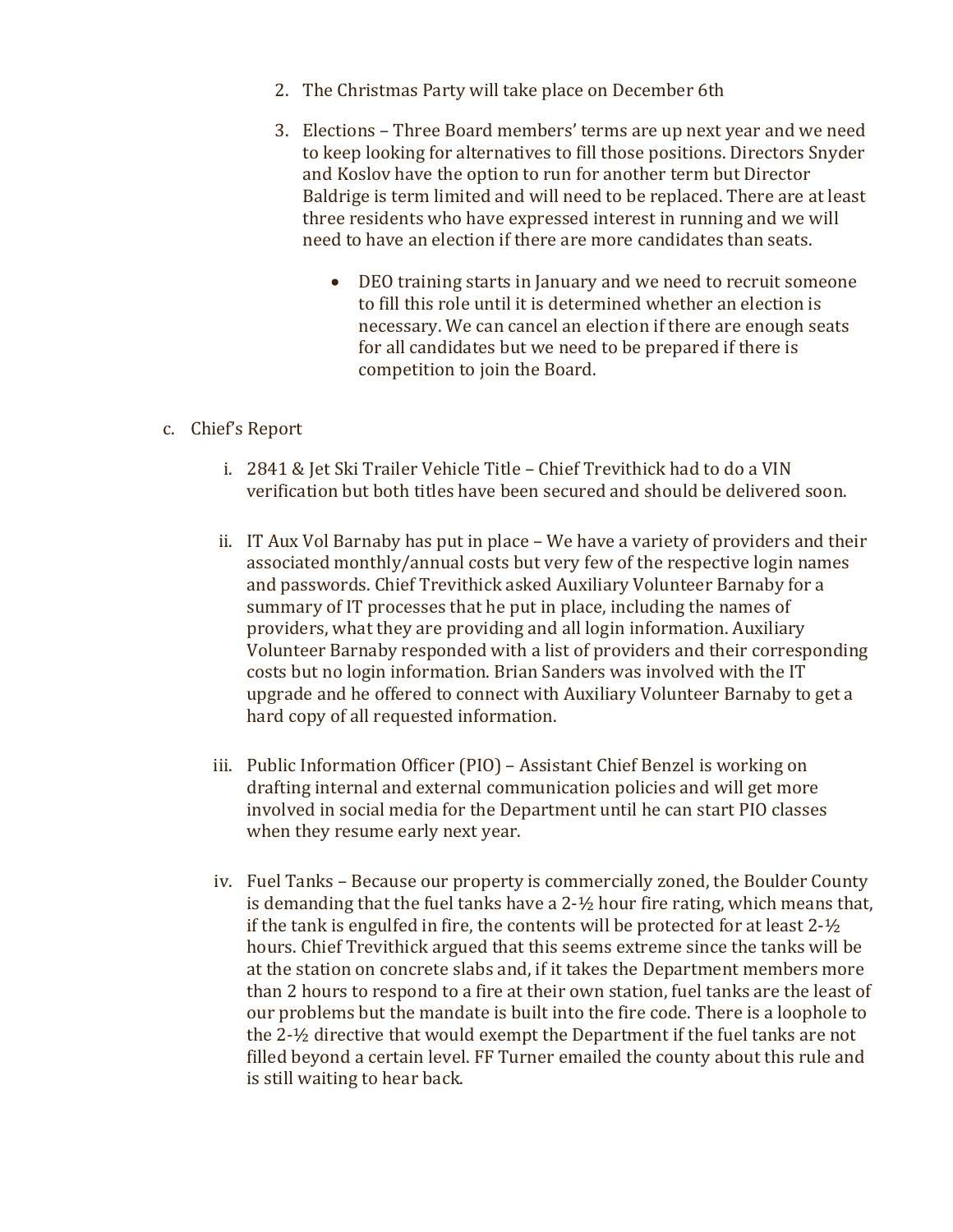- 1. If the county denies us using this loophole then we may have to sell the brand new tanks and purchase fuel tanks with the required  $2-1/2$  rating which are far more expensive. Chief Trevithick will consider the options and take the approach that is best for the taxpayers.
- v. SCBA Recall, Lyons Plans A recent hire has connection within Honeywell, the SCBA manufacturer, and he is going to try to get more information on the recall and what our options are.
	- 1. The wife of one of the volunteers works for a company that has committed a certain percentage of their profits for grant funding and the hope is that they will approve enough for the Department to buy new SCBAs or to replace the old ones.
- vi. Grant Writer FF Matthews is working on getting a donation to fund hiring a grant writer. The Front Range District put Chief Trevithick in touch with a grant writer that they use, who has a 95% success rate and comes highly recommended. If FF Matthews' is unable to secure the donation, grant writing funds may need to be incorporated into the 2020 budget.
	- 1. We will put an alert in the newsletter that the Department is looking for someone who would be willing to donate grant-writing services.
- vii. Other Issues & Opportunities
	- 1. One of the FFs was able to get the Boulder County Hazmat team to donate a Cascade fill system and 4 tanks to the Department. IBM originally donated the system to Boulder County and they didn't have a need for it so it has never been used. The only remaining piece is a compressor, which Chief Trevithick has in his 2020 budget. He also asked a distributer out of Utah to keep an eye out for high-quality used trade-in compressors that would work with our system. If there is good value he might consider buying a used compressor if the price was right.
	- 2. There have been some problems with the garage doors lately. Chief Trevithick has someone coming to look at them today and a repairman is scheduled for tomorrow.
	- 3. The tender had a problematic front tire which needed to be replaced so the tender now has two new front tires.
	- 4. The door is back on the brush truck and everything else has been restored to full working order. Insurance should cover all the repairs, less the deductible.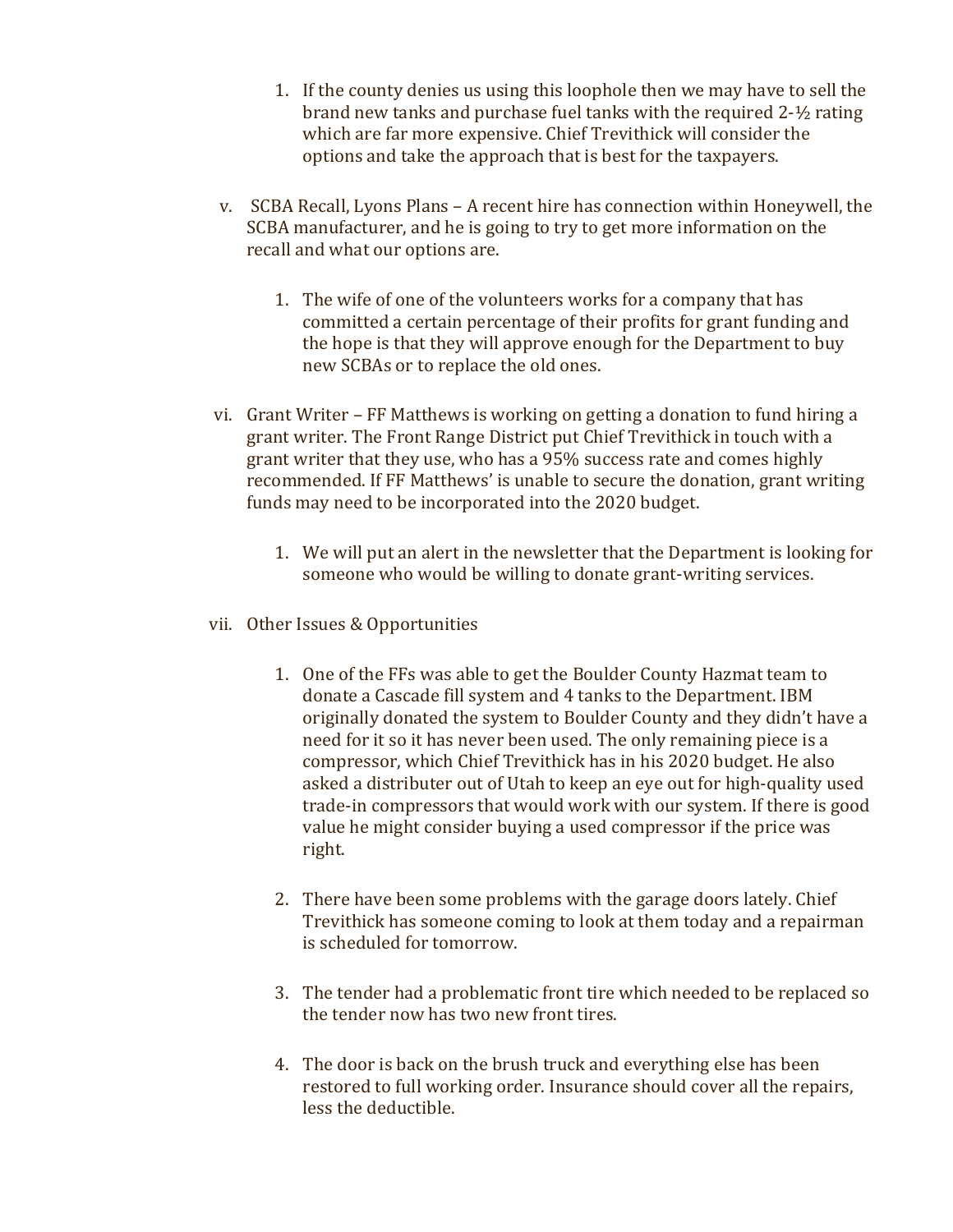- 5. We will need to pay \$120k on the new engine's cab chassis when it's delivered to Rosenbauer and they won't order it until it's ready to be built, which will probably be in February 2020. The final payment will be due when the truck is ready. They are ahead of production so the estimate is that our order will be complete sometime in May.
- 6. Staffing has been a little short in the last month but Chief Trevithick has addressed the issue and anticipates that coverage will improve.

# VI. OLD BUSINESS

- a. Newsletter Director Baldrige is hoping to get a draft together by the end of the month, with the goal of sending it to the public in October.
- b. Member Commitment Contract for Department Paid Training The attorney replied to Assistant Chief Benzel about the contracts but their response was inconclusive because it could only be applied to some of the Department members. Rather than continuing to spend more on attorneys than the amount we are trying to recover, Chief Trevithick and Assistant Chief Benzel decided to continue with the member contracts as they are. Dropouts that owe money are an infrequent occurrence and they will deal with them as the situations arise.
	- i. Assistant Chief Benzel heard back from both of the program dropouts and one of them sent a payment but the check wasn't signed so he had to send it back.

# VII. NEW BUSINESS

a. Brian Sanders noted that CDOT sent notices to some of the residents of the Hygiene Fire Districts because they are looking for public input on a possible expansion of Highway 66. Brian suggested that the Fire Department might want to give feedback on their proposal since it runs through the HFPD and there a lot of accidents on that road. 

#### VIII. AGENDA NEXT MONTH

- a. Work Session Scheduled for October  $5<sup>th</sup>$  at 9am at the Station
- b. Regular Meeting No discussion
- IX. ADJOURNMENT A MOTION to adjourn the meeting was made by Director Koslov at 8:46 PM. Director Baldrige seconded and motion was approved by unanimous vote.